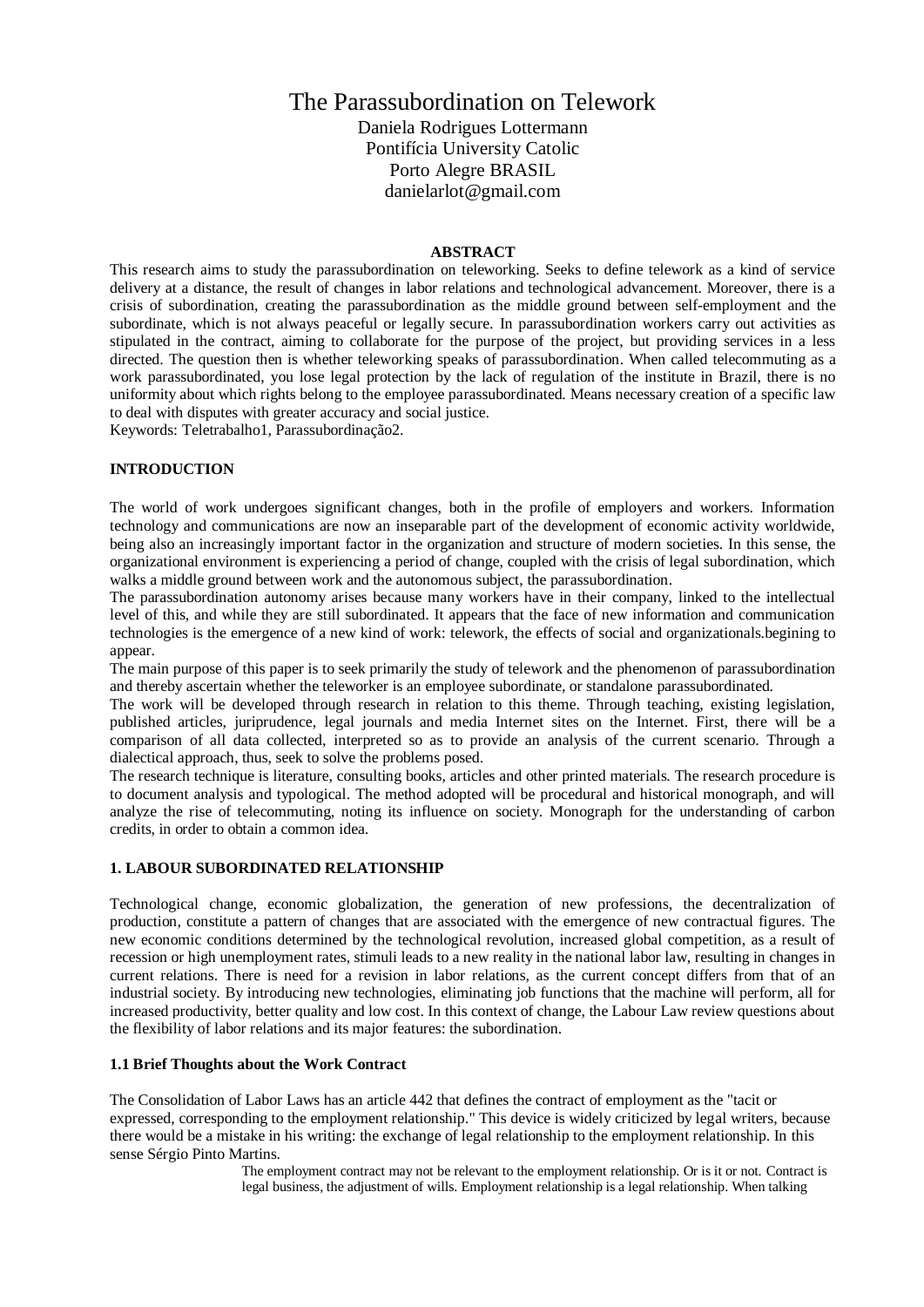about employment, it should in turn would use the term contract of employment. Contract and working relationship would be gender and employment contract, the species was carried out only between employee and employer. [1]

Criticism aside, using the concept of employment contract. Second Magano Octavio Bueno [2]: "employment contract is the legal transaction by which a person undertakes, for remuneration, to provide services not possible, the other person or entity, under the direction of any of the last."

With this, we can conclude that one of the objects of the employment contract is the worker, his labor, and consequently the formation of an obligation to provide a job.

One subject of the employment contract is the employer. Article 2 of the Consolidation of Labor Laws employer considers the individual or collective enterprise, which, assuming the risks of economic activity admits, salaried staff and directs the provision of services. However, the employee is defined in Article 3 as: "any natural person who provides services of any nature is not the employer, under this and the dependence upon wage".

From these definitions, one can extract the characteristics of employment that are similar to the requirements for configuration of the employment relationship, which are: consensus, personal intuition, synallagmatic, commutative, and consideration of successive treaties.

The employment contract is agreed to be a fit whether express or implied, oral or written between contractors. [3]. This consensus is also present during the execution. Carmen Camino reports that "consensuality will always be invoked in favor of the employee, and these will be valid only when these do not result in injury for this [4]

Usually occurs expressly and writing, by signing the contract, opening the will of both, while the tacit, only the attitudes of consent to provide the service. Currently, a contract of employment can be achieved through an email, a click, accepting the terms of that contract.

In the employment contract, the obligations are reciprocal, the employer shall pay the salary and the employee providing the service. For this reason, if no remuneration, the contract assumes the default and not the absence of the contract. In this sense Mozart Victor Russomano about the employment contract:

> Thus, it is bilateral, both in the sense of dependence on the will of two or more persons, either in the sense that it embraces both in a web, more or less complex, privileges and duties. It is costly, because they would result from reciprocal obligations for the contractors. It synallagmatic and commutative, because those rights and obligations arise from the time the legal relationship constitutes, within the assumption of perfect equivalence between the charges made by the employee and employer, one in the face of another. [5]

Another feature of the labor contract is the subordination because the employee submits to the power of direction of the employer. It is specific requirement of employment, whose analysis will be elaborated later.

The formation of an employment contract can be extracted three core concepts: rigid, flexible, and freedom of choice. At the core drive for autonomy of the state, public order regulations which can't be touched. While the core is flexible collective autonomy, namely, spaces not occupied by state intervention. And finally, the autonomy of the will that is the freedom to contract, Article 444 of the Consolidation of Labor Laws, "the contractual relations of work can be freely stipulation of the parties interested in anything that does not contravene the provisions of protection of labor, the collective agreements applicable to them and the decisions of competent authorities. "[6]

1.2 Relationship of Labor and Employment Relationship

The legal relationship in the labor contract creates an employment relationship or an employment relationship is central to distinguish them. Jean Vincent uses the term contract activity to designate "all contracts in which the personal activity of a party is the subject of an agreement or the obligations it entails." [10] The employment relationship on a contractual activity. According to Mauricio Godinho Delgado is a generic character in the working relationship.

> [...] Refers to all legal relationships characterized by having its provision essentially centered on an obligation to make embodied in human labor. It refers, for every type of contract labor in modern human admissible. The term working relationship encompassed thereby the employment relationship, the relationship of self-employment, the employment relationship is possible, work loose and other forms of agreement for the supply of labor. [7]

Therefore, it is said that the working relationship has wider character (*lato sensu*), covering all forms of provision of existing work. While the employment relationship arises from the labor contract, has a contractual nature, one species of the genus employment relationship, also called the employment relationship *scricto sense*.

Among all types of employment relationship, the job is the most relevant socioeconomic weakened by time. Therefore, to be configured the employment relationship requires the presence of all requirements, in the absence of some, isn't characterized the employment relationship. Jorge Luiz Souto Maior believes in the existence of a tendency to obscure the relationship of employment, which is meant to exempt itself from labor charges, therefore avoiding the call of workers employed.

> Thus, the employee is no longer employed, is a "collaborator" and that sometimes it's also "cooperated" (collectively, the workers were "cooperating" to "collaborate "...).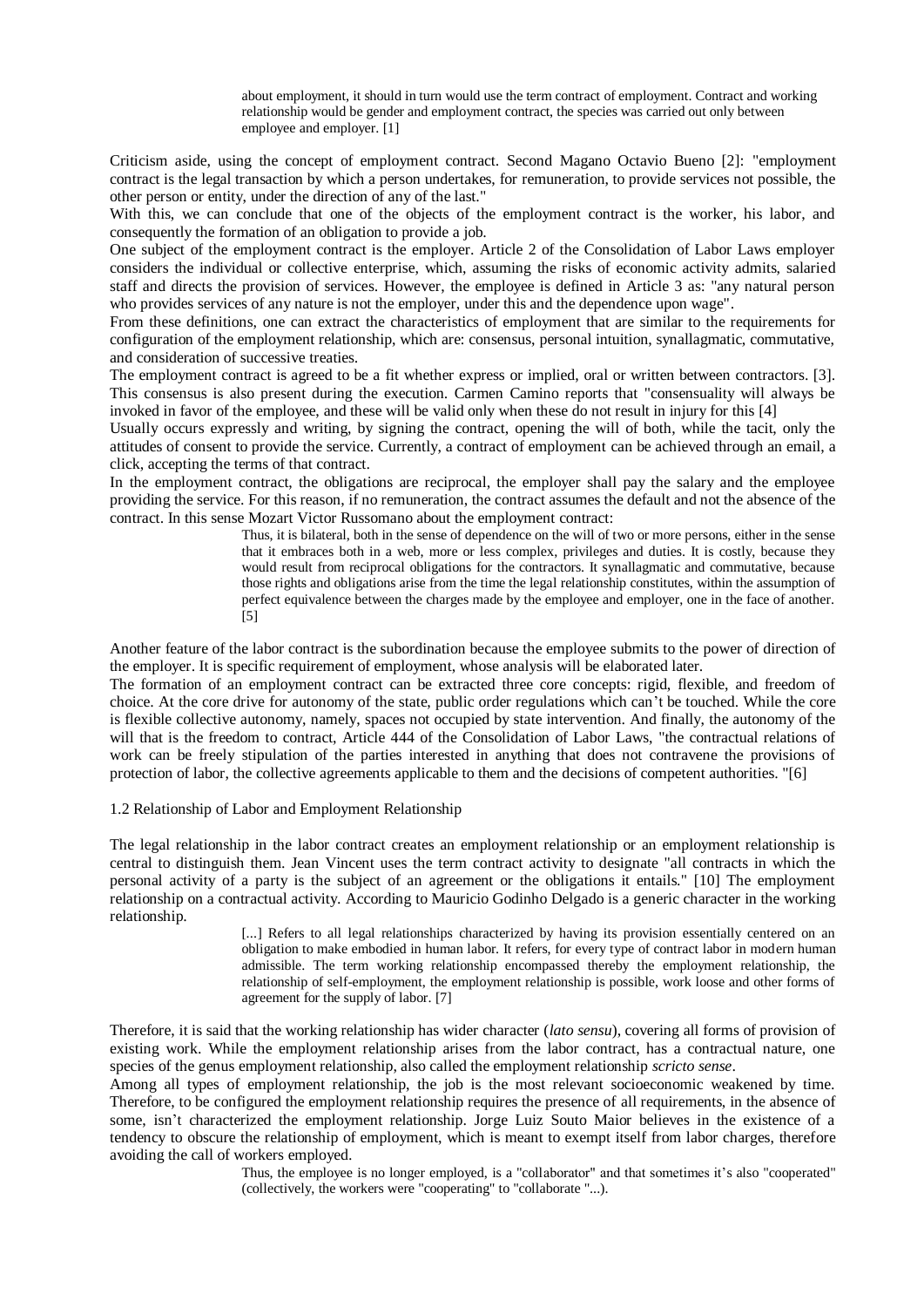In many situations the employee to lose the name and the human condition itself, as becomes a legal entity, identified by the initials ME addition to its original name. Joao da Silva, an employee of the office, becomes John Smith ME, ceasing to be employed, although the factual situation pertaining to continue work exactly the same. And, if John Smith conducts the ME to perform their tasks outside the establishment's former employer, urging him to keep part of the corporate structure gives to the John the nickname of "entrepreneur," worker "independent." [8]

To disguise this legal relationship, compared to principles such as the primacy of fact the company is suppressing the rights relating to the status of employee John Smith has, and not "entrepreneur." For this reason, it is necessary to study the assumptions that characterize the employment relationship.

Through the concept of employment relationship have been assumptions [9] for its characterization. For Alice Monteiro de Barros only the working relationships that have the characteristics: the personal, non-event, consideration and subordination, identify an employment relationship. As can be seen below:

The main elements of the employment generated by the employment contract are: a) personality, or one of the subjects (the employee) has a legal duty to provide services on behalf of other staff, b) the nature of possible non- service, that is, it will be necessary for the normal activity of the employer; c) the remuneration of work to be performed by the employee, d) finally, the subordination of legal services to the employer [10]

The provision of service has an eminently personal, so the contract is a contract of personal intuition, it's clear that the relationship is a fiduciary relationship. You can also say that the provision of service is infungible, namely, prevents the worker to do substitute another person in the execution of the activity that has been entrusted.

When the service is provided in a manner not possible means that constitutes routine activities, namely the usual firm, permanent, related to the object of business activity. Carmen Camino defines the non-event, "reflected the nonevent, referred to in Article 3 of the Consolidation of Labor Laws, as habitual expression of the natural routine of the company. We would say that the work is that any non-naturally inserted in the company's activities [...]" [11]

The burden, too, is a characteristic of the employment relationship and the contract of employment because the employee is compensated for his work through the remuneration paid to him. Note that for the distinction of various forms of employment relationship adopts the criterion of the existence or not of subordination. Tying is defined in the dictionary as "the act or effect of subordinating; state of dependence or obedience to a hierarchy, one power." [12].

As seen in the employment relationship has been a part of the subordination of the employee and others the power to direct ownership of the employer. Because the provision of direct services staff, assume the command of employment, the employer has the power to control his subordinate, dictating the rules.

One consequence of the power steering is *jus variandi*. The main feature lies in the power of employers to shape the activity of the employee to changes within the company. The *jus variandi* is a unilateral change of employment made by the employer. This is the autonomy of will, working in turn in the spaces "hollow" contract of employment. The limits of *jus variandi* will be analyzed in each case but must be those transformations arising from real business need. By contrast there is the *jus resistentiae* only attribute of the employee. In this sense, Delio Maranhão "The *jus variandi* isn't synonymous with the employer's discretion: only legitimate when it corresponds to a real need to accomplish these goals." [13] Simone Cruxên Gill brings a concept of jus variandi. "It's the power of the employer exercised its power under the directive, to introduce, unilaterally, within limits, modifications to the circumstantial aspects relating to service of the employee and the organization of the company." [14]

However, the legal subordination has been changing over the years due to progress in business practices and its own labor law. However, nothing more controversial than conceptualizing subordination. Manuel García Alonso [15] the real through the figure of a pyramid: "Imagine a pyramid upside down and see it will, in its upper surface, the entire labor law and its lower end to subordination."

It's believed that from this figure, the subordination supporting the Labor Law or any existing professional activity. For Amauri Mascaro Nascimento, [16] The subordination is defined "as a situation in which it is the employee, arising from the contractual limitation of freedom of choice, for the employer to transfer the power of direction over the activity to perform .

Thus, subordination and power steering are completed, it's impossible to engage in any activity not hierarchically subordinate to the workforce employed in it. Exactly why the employer sees the act of hiring an employee like operation designed to provide not only work but to work through subordination. [17]

The major difficulty is in qualifying the level of dependency that can be: legal, economic, technical or social. The legal subordination, or also called hierarchical dependence, it's the nature of the relationship of the contract, a consequence of non-event of services rendered by the employee. It is the power of command and direction of the employer. As Orlando Gomes. "In legal subordination it is a general right to supervise the activity of others, to stop it or raise it at will, his delineation without the need to continuously monitor the technical merit of the work performed, concluding bluntly, that the Direction and supervision are the two poles of subordination. [18]

The worker is subject to the employer for economic issues, because this pay his salary, as a way of survival is the employee's salary. Russomano said that economic dependence exists not only for the employee with the employer,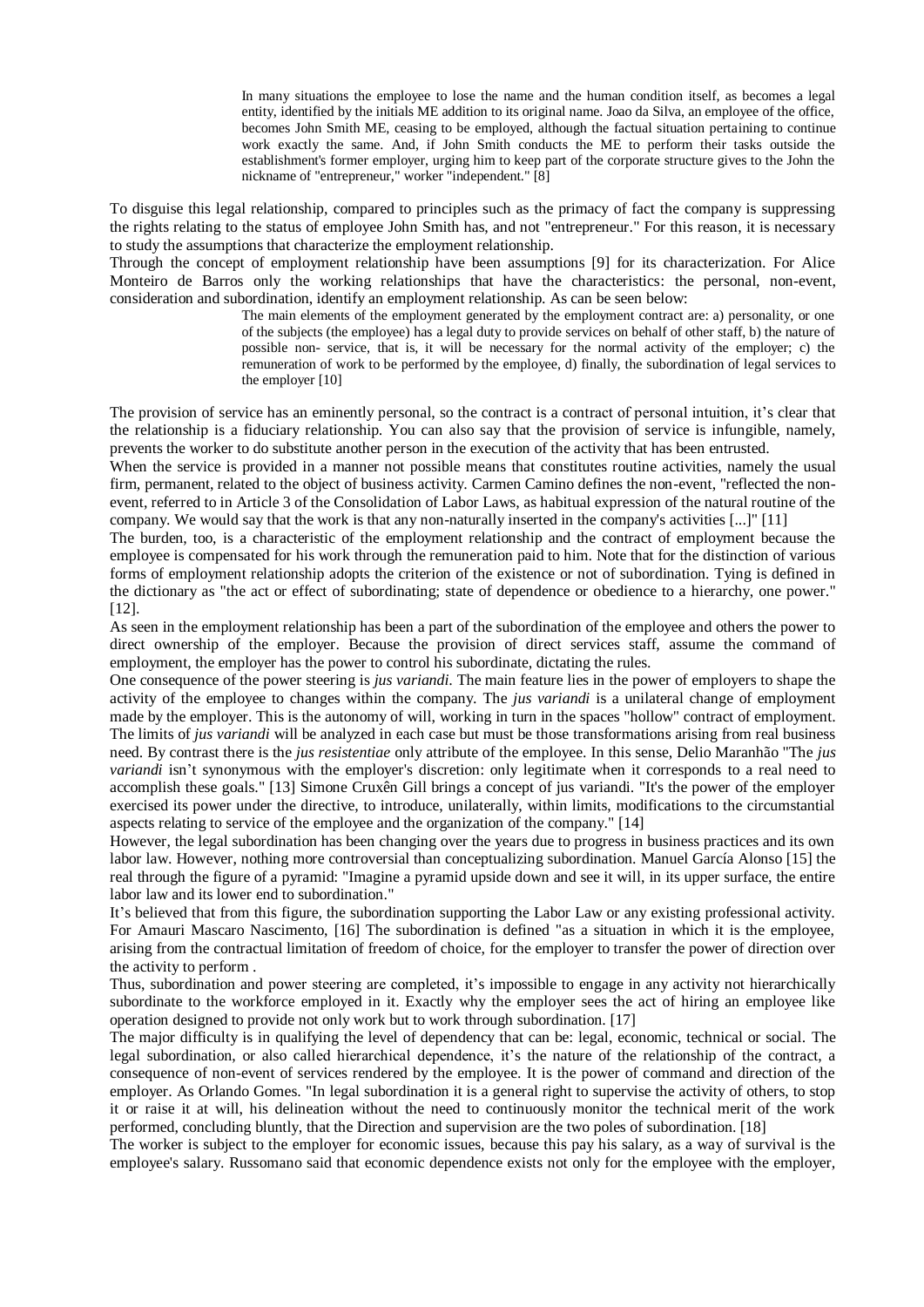but that the opposite could happen someday. [19] Regarding the aspects of the legal relationship: personal, technical and economic; Alice Monteiro de Barros summarizes:

Looked at from the subjective perspective, tying has three aspects: personal, technical and economic. When the employee is subject to control time and abide by the orders, he makes himself personally to the employer, when it meets the rules of application emerges tying technique, and when your family budget and its assets consist primarily of salary is the employer, it's clear the economic subordination. [20]

Thus, the tie must be evaluated in each case and see how the work is provided. As seen, the subordination is fundamental to the characterization of the employee, the fact that the same profession may be exercised so as subordinate or autonomous. The key to the framework of the profession will be the feature of activity. In this sense, Amauri Mascaro Nascimento. "Therefore, the characterization of each case must be by exclusion, and eliminated the possibility of the employment relationship is to verify that another hypothesis, and are diverse, featuring the work of the legal relationship in question, defining the respective rights that do not coincide, depending on the type of linkage. "[21]

From the peculiarities of employment relationship is possible to distinguish the work of subordinate selfemployment. The self-employed labor has no legal protection, leaving your typing in the Civil Code. Mauricio Godinho Delgado builds interesting distinction between the self-employment, autonomy and subordination.

> The central difference between the figures lies, however, repeat itself, in tying. Fundamentally, selfemployment is one that takes place without the worker's subordination to policyholder services. Autonomy is antithetical to the concept of subordination. While this reflects the settled case law that the employee receives direction regarding the business mode of delivery of its services daily, autonomy reflects the notion that the provider itself is that it establishes and implements, daily, how to perform the services was agreed to provide. On tying, the central direction of the everyday mode of service transfers to the borrower, the autonomy, the central direction of the everyday way of providing services to preserve itself with the provider of job. [22]

Currently, the fear of losing their jobs in this period of crisis, causes many workers to surrender to the imposition of businesses, performing functions more or the number of their office. Thus, for example, working hours are dilated. Used overtime which can result in the "usual overtime, paid through compensation.

Souto Maior believes that if an employment relationship does not respect the social rights (which many of them exist to preserve the health of the worker and the social life), assuming there is a countervailing social, would result in a super- exploration. And yet, complete:

> Tying is strengthened, giving rise, then the figure of supersubordination. The supersubordinated, therefore, is the worker, human being, 'the condition of reduced workforce. The supersubordinated is not a specific type of worker. It is the name of the employee in any employment relationship, which has had their citizenship denied by inexcusable and deliberate disregard for their constitutional rights [...]. [23]

However, the lack of registration and non-compliance with labor standards are evidence of supersubordination. This has degrees which depend on the level of disregard for labor rights. Almost always the supersubordinated is actually a call that parassubordinated.[24].

#### **1.3 Parassubordination**

Italy emerge from the second half of the twentieth century, discussions about the revision of the concept of subordination, as it verified the existence of a class of employees who were located in a nebula range between subordination and autonomy. Alice Monteiro de Barros believes in an intermediate situation where it is difficult to classify as an employee, because of the diverse content of work.

> The qualification, specifically, a particular relationship as employer and employee or self-employed can be difficult and controversial, especially in cases that fall in the "*zone grise*", namely, the gray zone or border inhabited by workers who may be both classified as employees or as stand alone, outside the orbit of labor law. The case law has held that the issue should be resolved in light of the circumstances of each case. [25]

It is known that the subordination is the key to characterize the employment relationship and that labor standards before the stand-alone has no protection. With the emergence of new working relationships for many workers who find themselves in this "*zone grise*" and become marginalized in the implementation of the Consolidation of Labor Laws. This new mode of work is called work parassubordinated. Amauri Mascaro Nascimento conceptualizes parassubordination:

> The work parassubordinated is an intermediate category between the autonomous and subordinate, covering types of work that do not fit exactly into one of two traditional modes, among which is situated, as the commercial representation, the work of professional and other activities, atypical in which work is delivered with personality, continuity and coordination. Hypothesis would, if applicable, the selfemployment with the employer and employee characteristics assimilable. "[26]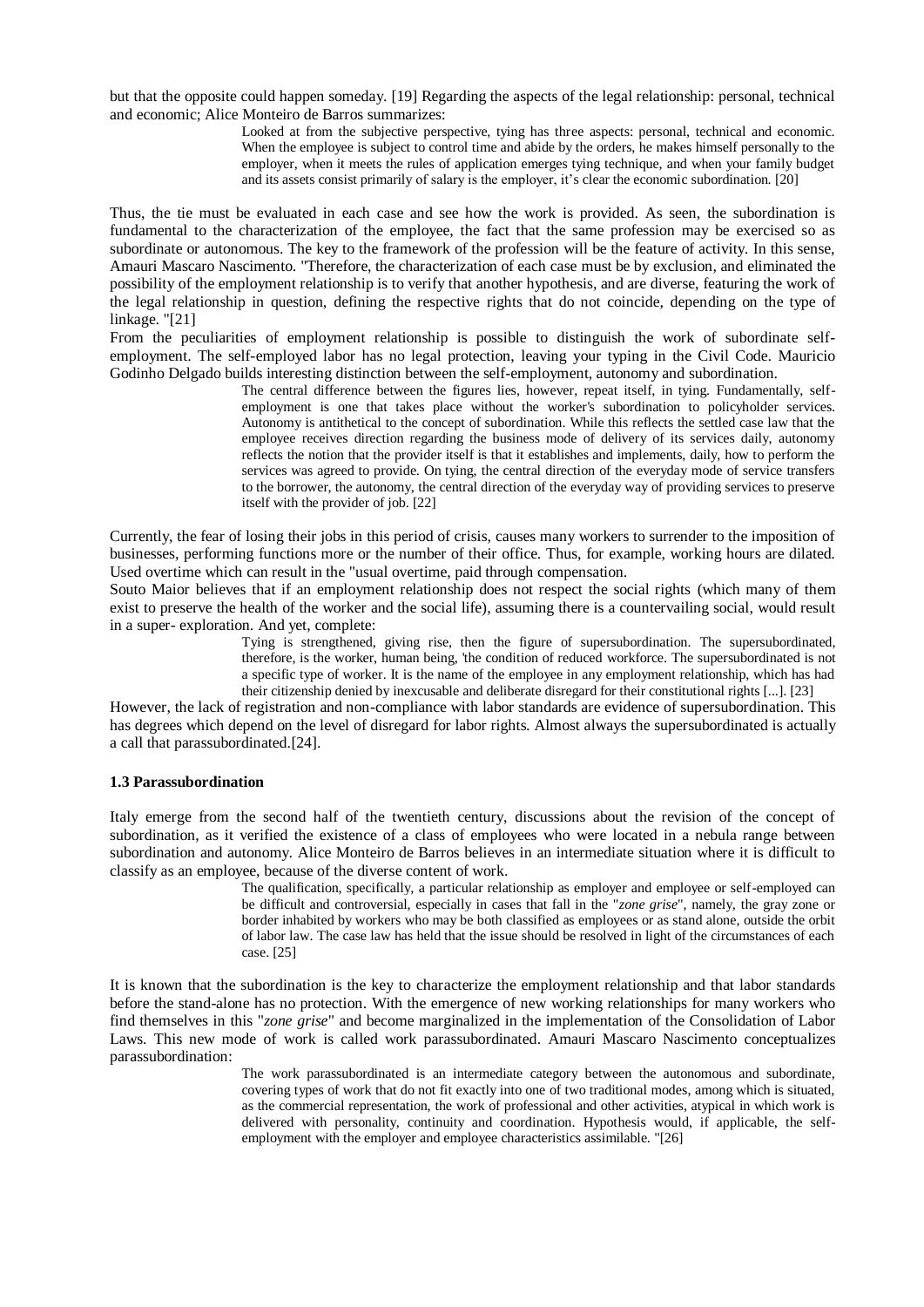According to Pinho Pedreira [27], recognition of one kind of work consists of the elements of continuity, coordination, prevalence of personal service, developed without subordination, as well as weak economic and social worker, is the work parassubordinated. From these definitions, one can extract the essential characteristics for your configuration as personality, coordination and continuity of the relationship, as defined by Renata Orsi Bulgueroni:

> Continuity indicates a non-sporadic of the activity, answering a need of the borrower which extends in time. In turn, the dominant personality prevents the service provider to make replacing in their activities, whether in the organizational stage of the business, either at the production stage itself. It's noteworthy that requires only the preponderance of personhood, so nothing prevents the provider is worth the aid of others in the supply of labor, since they do not delegate the provision. Finally, the coordination - seen as the distinguishing feature of parassubordination in relation to other forms of work - is marked by intense activity of the insertion of the provider organization in the company. [28]

To complement the idea of coordination, it is noted that the service provider may, within certain limits, to draw on the help of others to do the job, as a small entrepreneur. The activity of the worker is essential if the policyholder of its services to achieve their goal. The worker does not promise your personal activity for the development of any goal pursued by the policyholder, but puts its services available to only that specific type of activity, it is necessary to achieve the intended purpose. From this situation Otavio Pinto e Silva:

> But the important thing to note is precisely the possibility of a collaborative activity of the worker come to be provided in an employment contract in order to achieve the goal of a series of results. Therein lies precisely in the importance of coordination as it allows the differentiation of both the subordination of how much autonomy. Coordination, then comes to mean "sort together" means that both parties have to propose measures to achieve the common goal. [29]

Thus, it appears that the difference with the employer and employee where the employee is subject to the power of directing the employer must comply with all determinations of this. It's noteworthy that in modern Italian doctrine jurisprudence is swinging towards extending the rights of the employee subject to parassubordinated Giancarlo Perone defer making the coordination stating that:

> Coordination denotes the intent to use the provision of work organically within the company, as may occur in representing commercial featuring autonomous activity, organizational perspective of work activity is not unrelated to programming business, but it differs from the type of subordination determination of that program. In Italy instead of talking about employees, it is preferred dependent. [30]

Thus, for the self is framed as parassubordinated, we need to provide staff to be continuous and coordinated. In Italy, the legislature introduced through the Legislative Decree No. 276/2003 of the fattispecie the progetto lavoro, known as "Decree Biagi", namely, characterizing element of parassubordination. In the Legislative Decree in your article. 61 to provide the figure of the work parassubordinated the project, refers to the article. 409, paragraph 3, of the Code of Civil Procedure, specifically citing the "relations of co-ordinated and continuous collaboration, predominantly personal and no relationship of subordination," better known as "co.co.co..

> With this kind of work, the legislature introduced a new element that characterizes relations parassubordination provided by art. 409, n. 3 of the Code: the project, or phase of this program. According to the new legal diction, therefore, all relationships should be coordinated and continuative collaboration, with the promulgation of the decree, involve a specific project in your setup, otherwise will be considered relations between employer and employee for an indefinite period since its constitution. [31]

With the release of "Order Biagi," so that the working relationships parassubordinated be valid, must be framed in an "employment contract to design," which became known as "co.co.pro." (Continued collaboration coordinated the project). Moreover, there is the Legislative Decree a provision which prohibits the continued renewal of the "co.co.pro." Enabling the "perpetuation" so precarious contractual through a series of renovations chained to one another, indefinitely, even compared to similar projects or programs. [32]

Given these considerations, there is a need for an adequate labor standards to the reality, especially when the crisis of subordination and the emergence of new working arrangements such as teleworking.

## **2. THE TELEWORK**

#### **2.1 The Office of Telework**

The integration of information technologies and communication in the current industrial relations has resulted in new working arrangements. Telework is one such way that has been developing and acquiring space in the market. The work itself has changed over time with regard to its structure, since the craft work with small family, the transformations of industrial society in the nineteenth century and currently lives in the globalized world, in postindustrial era. Telework has emerged in the seventies with the oil crisis, rising fuel prices and transport, the need for companies to reduce production costs, as Alexandre Agra Belmonte. [33]

Analyzing the word telework there is his Greek and Latin, as is the meeting of "telou" (away) and "tripaliare" (work). However, it has several synonyms, depending on which country is your scholar. The most widely used in the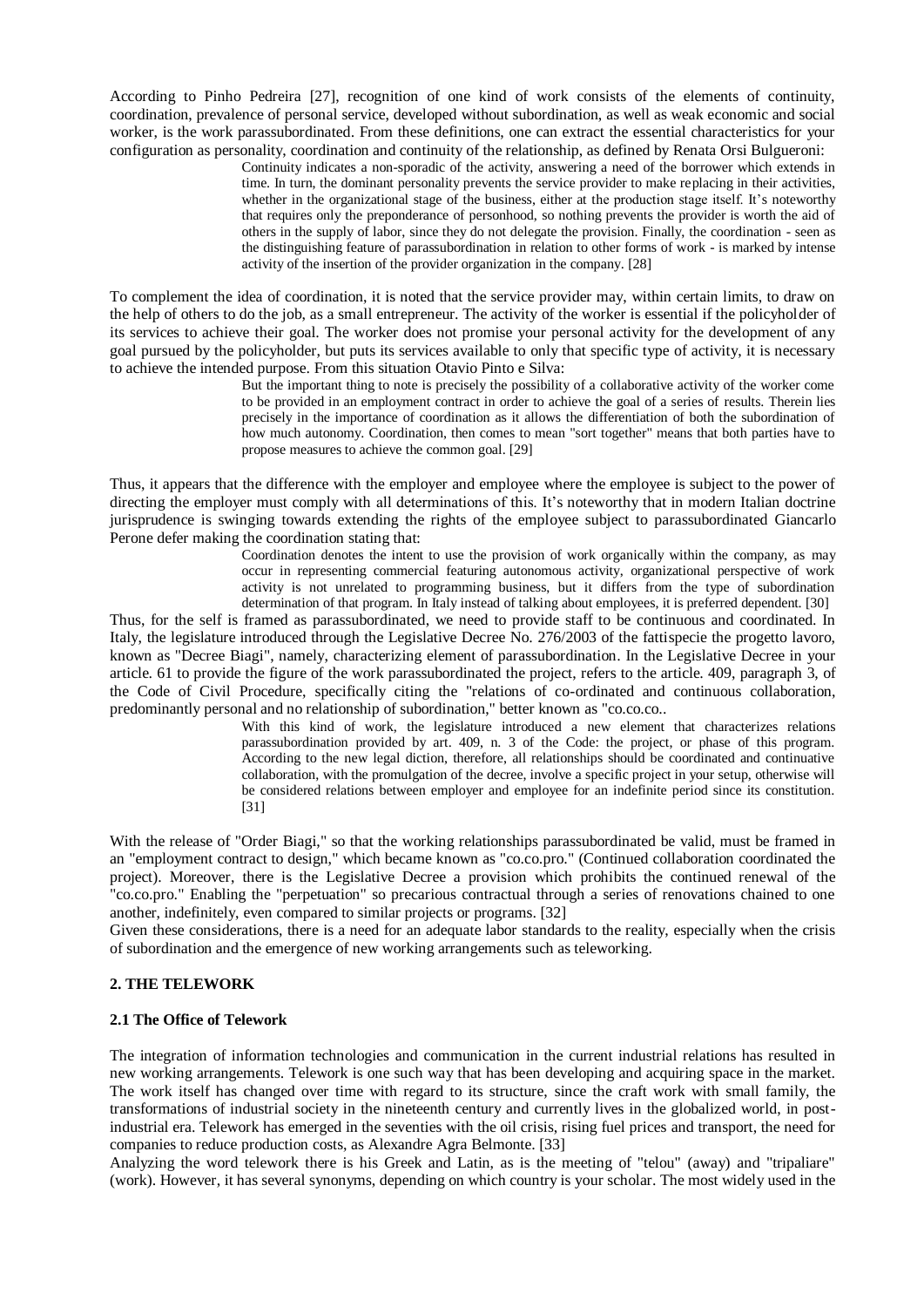U.S. is called tele travel (telecommuting), working with the network (networking) and work at home (homeworking). In Europe it is more commonly known as telework, or work at a distance, but also the expressions téletravail, telearbeit, and telelavoro Teletrabajo are commonplace. Telework can be conceptualized as a work performed at a distance, it does not work at home, at home, but provided in a decentralized manner can be accomplished in several locations such as telecenters, including satellite and center domicile. According to Francisco Ortiz Chaparro conceptualizes the telework in a simple and straightforward: "es trabajo distance using telecomunicaciones y las cuenta ajena by [34]. It is noticed that for all concepts studied elements in common as physical space outside the company which is linked to the worker, make use of information technologies and communication, and a change in the organization and execution of work.

## **2.2 Telework and the Domestic Labor**

With the media and technology worker can provide services in multiple locations or even anywhere in the world. The homeworker remains subject to the employer, not necessarily with the aid of technology, and undertaking to perform the activity agreed upon.

The ILO has a convention number 177 of 1996 which regulates the work domicile, playing Bernard Gbezera convention draws a concept of teleworking:

> [...] Is a new way of organizing and managing the work, which has the potential to contribute significantly to improving the quality of life, sustainable working practices and equal participation by citizens at all levels, and Seen as a key component of the Information Society, which can affect and benefit a wide range of economic activities, large organizations, small and medium enterprises, micro enterprises and self-employed, as well as the operation and provision of public services and the effectiveness of the political process. [35]

The Convention is accompanied by Recommendation 177 184, according to this recommendation should be guaranteed the safety and health at work. In its general provisions, mentions the need to appoint competent authorities to set the national policy on working at home. CLT positive work at home in Article 6, where it says verbatim that: "No distinction is made between the work done in establishing the employer and the employee's home run if they have characterized the employment relationship."

The characterization of work at home or employment relationship results from the way the service is able to identify and determining where the work should be developed. Roberta Coltro Gerhardt says the worker may be assisted by family members, but that the collaboration should not be routine. "[...] Personhood is needed for the configuration of the employment relationship. Thus, if the worker is replaced by a family member in service delivery, no labor pact. Family members can collaborate, as was pointed out, however, not frequently. "[36]

Work at home telecommuting is not exactly, nor vice versa. Teleworking is not just a way of working distance, but a form of organization and / or execution of the work that makes use of information technology and what can be done in the employer's premises or off-site as to what was negotiated between the parties. Thus, all observed characteristic features of the employment relationship, they refer to the worker at home and guarantees the rights inherent in that condition.

## **2.3 Classification**

Define the classification of telework is very important, and should take into account the criterion for determining the rental choice of telecommuting to be followed. So teleworking can be: at home in telecentres and satellite centers in telecottage and nomadic or mobile. The first modality to be examined it is the most easily viewed, teleworking at home. Occurs when the teleworker performs the service in their own homes with the help of mandatory mechanisms telematics, or use of information through the combined use of computer and media.

Jack Niles said that the home can be an efficient base for teleworking, enabling significant cost savings for the employer and the employee, allowing people access to jobs that might otherwise be unavailable. [37]

As seen, the labor laws regulating the domestic labor that should be taken to telework at home. For without the use of technological tools is uncharacteristic of telework and the figure set to work at home. However, telework in telecentres that are local, so arranged geographically strategic, but outside the headquarters of the company, as a satellite center. This space is technically prepared to receive the teleworker and he play activities. Certifies Pine Quarry [38] that "telecentres are local enterprise, but outside of its headquarters." It may happen that the telecentres are not part of the company's teleworkers, possess various owners. Francisco Ortiz Chaparro regarding the ownership of the telecentres. Los pueden telecentres be owned by companies from the companies that asociaciones comparten costes. También pueden be owned by companies telecomunicaciones y / o computer companies, Crean with them that it intends to encourage consumption of both el equipos as líneas. [39]

There are companies that just are owners of telecentres, charging only the companies that teleworkers use the service. It is emphasized that these types of centers only employees of the company that owns or leases that are used workplace. These centers are located particularly in rural or semi-rural areas, which provide for local communities immediate access to information technology.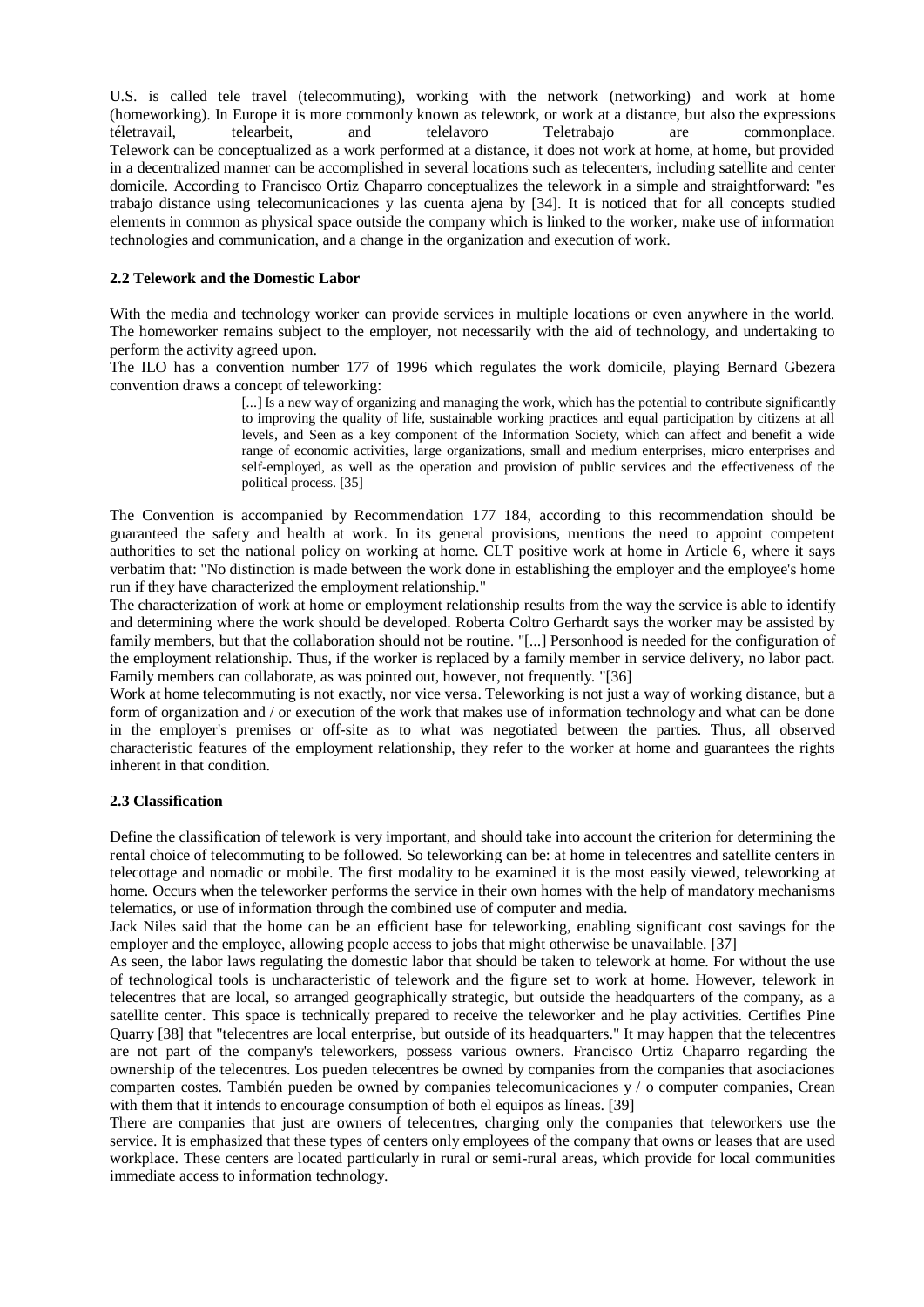It is pointed out as one of the advantages of telework in telecottage able to avoid the rural exodus, thus the rural worker need not leave their land to move to urban areas in search of better pay. So the sets Francisco Ortiz Chaparro:

> Son centers teleservicios asociados usually the instalaciones on farms, small pueblos, Ayuntamiento, escuelas locales public, ect. In las areas rurales. Jessica conform a mezcla of business, politics, de empleo y de altruism. With it comes to retention ellos a la población y autochthonous included to attract población más prepared, that Sueli vivir them in large urban centers. [40]

Generally, a telecottage allows the local community with easy access to equipment with telecommunications and computers needed to develop telework. Also, they are ways to improve the study of teleworkers through distance education.

The nomadic telework, also called mobile, is that provided by workers with no particular place to carry out its tasks. These labor work for a short time at other companies who are not subject, in the case of teleworkers who deploy and oversee technology or certify quality.

## **2.4 Arrangements**

Among the forms of teleworking is necessary to observe the way how is the relationship between teleworker and the company communicate. The methods of connection vary according to the level of interaction and can be teleworking: off line, one-way line, on line.

When the telecommuter does not maintain direct contact with the company's central computer, or even the use of computer, it is off line of telework, also known as off-line. Normally, as a tool for fulfillment of tasks (projects, graphics, text, calculations, etc.).. All production of the teleworker is sent by conventional mail or even personally delivered. [41]

Way line on teleworking, the teleworker can use to support software, and the result of their work delivered through a floppy disk or sent via modem or by a simple electronic connection, explains Carla da Silva Jardim [42].

However, telework is the most common online or connected, where teleworkers communicate continuously with the company, does not mean to be connected all the time, but in real time and continuously. In this sense Denise Fincato adds: "The connection is immediate bidirectional and facilitated by coversation rooms (chats) and systems such as ICQ, not counting the webcams, which allow conference calls with real-time images via the Internet." [43]

Currently, there are other forms of communication such as Messenger, Skype, cell phones are increasingly equipped with Internet access, Bluetooth technology, video call, including iPhone and Smartphone is the evolution of technology and the Internet by creating conditions that there were only, in science fiction movies.

## **2.5 Advantages and Disadvantages in Telework**

Like everything in life there are two sides, telecommuting would be no different. Although seemingly tempting to be a telecommuter, it's not as easy as it sounds. Domenico De Masi [44] states that each production unit is currently connected to the other via the Internet, because the raw materials are not material, but immaterial (information). To be a teleworker, the candidate must possess the appropriate profile and be aware of the advantages and disadvantages of this new profession. To be divided into three parts: business, telecommuter and society. Furthermore, an analysis of reflex effects, because for a part is positive while for others not so much.

## *2.5.1 Advantages*

It appears that not all companies are adapting to telework. This requires, first, consider whether your niche market allows this change, as the case of strictly personal and classroom activities, for example: hair salon, auto shop, hotels and others. Identified the potential of this company should be deciding on the types of telework, and from that definition make the investments necessary for its implementation, with the purchase of equipment and facilities. Completed this phase, the employer will determine how developed your power steering and its strategy for success in this endeavor. In this context, it appears that the company will have an economy of space and facilities, namely a reduction in housing costs (spending on leasing and acquisition of sites for the completion of work) by the reduction of space in offices.

The opportunity for the company to operate day and night and is active 24 hours, and may expand to other countries, regardless of what time zone the person is.

In the event of unforeseeable circumstances or force majeure such as natural disasters and strikes, among others, which do not affect or block the energy sector and telecommunications in the city. Thus, the activities do not suffer any changes, because teleworkers may continue their work without suspensions.

Another issue for the company is positive that with telecommuting is a reduction in absences and delays of its employees as salaries and social charges, for example will fail to provide the bus passes, because the employee does not need to travel to the company.

Research indicates that by managing for results and goals for improved productivity in teleworking (for the same activities) at the home of 10% to 50% higher productivity in the company, since 50% of the time would be devoted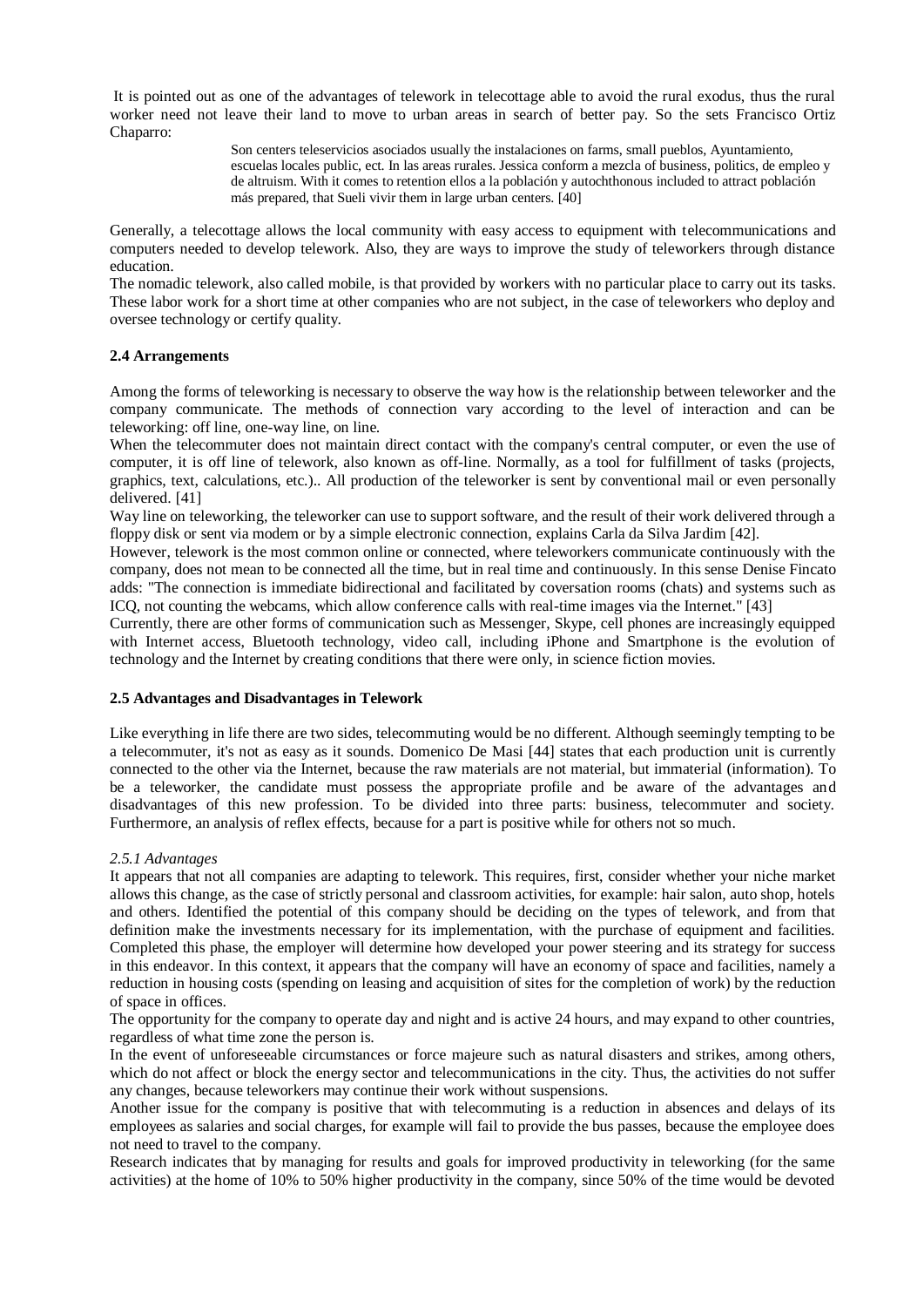to traditional work is dispensed with displacement range for meals, meetings and telephone conversations [45]. Increased productivity is also indicated by Otavio Pinto e Silva. "[...] Decreased work absenteeism and therefore increase productivity, since the problems that cause delays and absences (illness, traffic congestion and other physical impairments) may be irrelevant for those working at home. " [46]

Among the advantages adds up to markenting facility and customer, as the company has more visibility virtual.

They consider themselves to flexible schedules, autonomy, independence as the main advantages of telework for the teleworker. The possibility of having more time with their family and a better quality of life. So notes Alice Monteiro de Barros. "The main advantage is pointed in favor of the employee is the schedule flexibility can make it easier for the reconciliation of professional activities with family expenses. As a result, teleworking may be a way conducive to improving quality of life of the worker, since he can distinguish between working time and free time. "[47]

Where an employee is a disabled teleworking is an option and opens a world of career prospects and job opportunities as well. Since the difficulty of displacement and adjustment of business is complicated for this worker, the telecommuter doesn't need to leave home for work. This includes teleworking housewives, workers with advanced age, those with infectious diseases and even inmates, who are suffering discrimination in the workplace. In this sense E. Rodrigues Araújo and S. Benedict Cole: "It is considered that teleworking can take women who accumulate domestic duties (taken as needed) or who are in the postpartum period, and even those serving prison sentences." [48]

The important thing is the teleworker has the right profile, and can telework in their spare time and place where you are. Regarding the woman after delivery, this time when she is enjoying the maternity leave has to consider that telework should not affect the care of the baby. But it may be an alternative source of income for many mothers who do not have to leave their children.

It's believed that the main advantage of telecommuting would society. As for the inconsistencies in route to work as traffic accidents, traffic blitz and mega congestion, resulting from the tendency of all moving at the same time, because of working hours. All this would cease to be a problem for the teleworker. Thus, without commuting to work, there would be a significant reduction in the number of cars on the streets, bringing benefits to the environment, and consequently a decrease in the levels of carbon dioxide emissions, the main greenhouse agent. The generation of jobs it provides a market inclusion of persons with disabilities, elderly, young people seeking their first job, besides being an alternative to soften the rate of unemployment in the country. Telework also allows the development of rural areas far from large centers, avoiding the rural exodus. It promotes the growth and

improvement in population distribution to areas of lower economic centrality, and also the dormitory towns may acquire life with the people working on or near their homes.

## *2.5.2 Disadvantages*

The vulnerability in terms of data and confidential company information, for both the teleworker as others who might easily have access to the site of domestic work, and thus have access to the computerized system and confidential matters to the company. As a result of modernization and use of technology, there is a total dependence on them. The undertaking is subject to breakdowns in communications, computer viruses, lack of energy, factors that lead to work stoppage.

Difficulty in controlling the activities of the employee, since he is absent from the physical inspection of the employer, but if the company invests in technologies to control their teleworkers this problem can be mitigated. The need to be at any time by updating and investing in equipment, since technology is constantly evolving. Creating the need for significant investments in equipment that often become obsolete, and the physical presence of staff suport. According to Alice Monteiro de Barros [49] this is the primary disadvantage of teleworking.

He points out that the main disadvantage of telecommuting is social isolation. For the absence of daily movement occurs at the premises of a lack of social interaction. For this reason it is essential to psychological evaluation in order to avoid possible psychological impacts, such as depression. Julio Manuel Gomes adds. "Isolation tends to breed a lack of solidarity and the disappearance of the collective dimension of work, producing a phenomenon in which teleworkers will be unionist is probably less than the other, and also lower your participation in representative bodies." [50]

This social isolation can result in a feeling of insecurity, a feeling of loss of status as a worker, because of the lack of face to face contact with colleagues and informal with even higher. You can still leave the employee to telework experience difficulties in working together.

The physical remoteness of the place of business can lead to forgetfulness of the worker, and consequently does not receive any promotions, awards due to a poor assessment of his work, namely a reduction in job opportunities. And it is still a high possibility of being dismissed due to lack of emotional involvement with the company and hierarchical level.

For society teleworking has disadvantages less evident. The effects of the lack of relationship between people generates negative consequences, the social integration of teleworkers in society. It may happen a dispersion of the workforce, so the disappearance of collective forms of work. Also a possible breakdown in the transfer of teleworkers to less developed areas, only low-skilled and poorly paid, thereby exacerbating inequalities.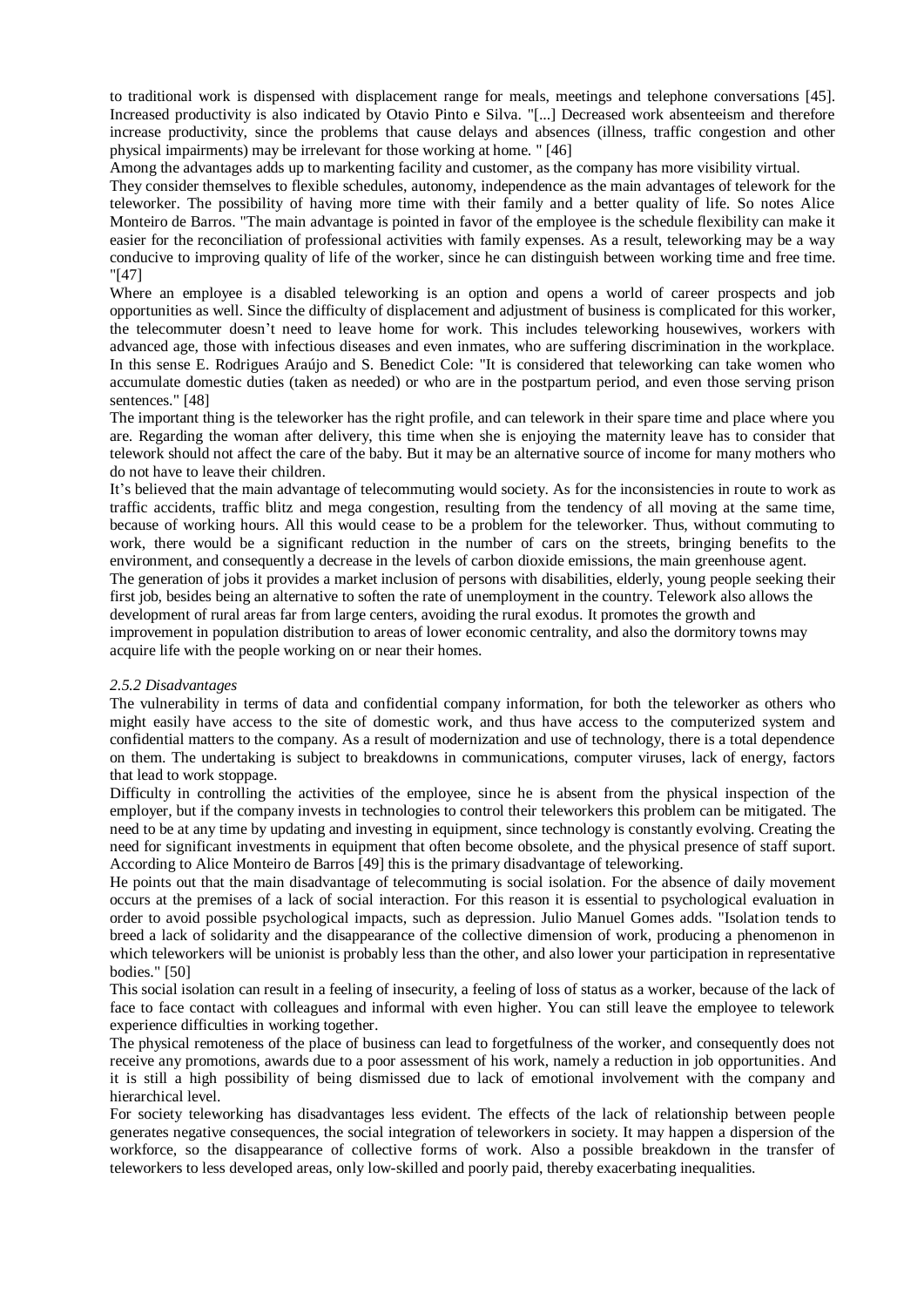Unemployment could settle in places where they find professionals with cheaper labor resulting in *dumping social*, and even can happen with high qualification, robbing our cities with high potential teleworkers.

#### *2.5.3 Reflections on the advantages and devantagens*

Note that many of the disadvantages cited generally relate to telework done in the home, conducted by a telecommuter unprepared or unskilled, no psychological profile to telework.

Telework brings losses to real estate in cities, because firms reduce their space, not needing to buy or rent places to accommodate their workers, and this has negative effect in the construction sector and property development.

The exploitation of workers most vulnerable such as women, children, disabled, ethnic. And inequalities and discrimination among an elite group of teleworkers well paid and stable position (male, white, highly educated and without disabilities) and a majority of teleworkers low pay and unstable position, in the case of women, members of ethnic minorities and disabled.

In relation to the disabled, there may be a false impression of social inclusion or the actual intention is to hide the special needs of living with society? Brazilian law provides for the inclusion through quotas and teleworking can be used to exclude these people from socializing, moving them to their home instead of adapting the workplace, removing the barriers of prejudice and include it in the workplace. Fitting the employer to assess and monitor risks to the security of your telecommuter. It should be borne in mind that you can tailor the nature of activity in the case of telecentres where responsibility is shared.

On the subject, Brazil ratified by Decree 1258 of 1994 to Convention 155 of International Labour Organization which deals with safety and health of workers and work environment. But if telework develop at home, it is the obligation of the employer assess the risks to ensure safety and health of the workplace, considering the nature of the activity that takes place in the homes of teleworkers.

Among the most alluring advantages of telework are schedule flexibility, however, imagine that the company where telecommuting 24 hours, the employer may require a telecommuter for the night shift. Only there is a vacancy, if the employee has no choice and he accepts this turn telework. This means that teleworking can still determine the time of service delivery, with no flexibility desired.

#### **2.6 Working Hours in Teleworking**

The working day is defined in Article 4 of the consolidation of labor laws, which considers the service time period in which the employee is available to the employer, waiting or executing orders. According to Carmen Camino. "Work hours is the longest time span during which the employee may perform duties or remain at the disposal of the employer, in a space of twenty four hours. Corresponds to the full implementation of the employment contract. [51] From this definition it follows that the time and labor is the boundary of day and the weekly workload is the number of hours worked per week, subject to the constitutional limit of 44 hours. [52] The journey is linked to the teleworker teleworking mode chosen. For the levels of interactivity influence the complexity of employment contracts, namely the setting of the journey and possible additional charges. In the case of teleworking at home, you can be working at home during the entire period or fractionally. So Denise Fincato elucidates:

> [..] The whole period (pure system) or fractional it (hybrid system), performing for example, half round and half round in the company's home or some of the week in the company and others in your home. Any schemes will change the physical structure of the company that embrace, instead of numerous offices and individual work stations, spaces for use rotary, pluralistic and democratic, impersonal and functional. [53]

However, in the forms offline and one-way line, there is no possibility of control of the workday, so the fee is paid by the work / task. Only in the online mode is feasible to verify the teleworker's journey through a company intranet the employee work in a certain period of the day, which is identified by a password to access personal and nontransferable.

#### **2.7 Remuneration**

One of the employer's obligation is to remunerate his employee for the service provided. This economic consideration has a character named contra-delivery salary and / or remuneration. Mauricio Godinho Delgado defines wages as: "a set of plots contra-delivery paid by the employer employed at the basis of the employment contract." [54]

The remuneration is broader, that is, a set of all monies received by the employee, while salary is an integral part of remuneration. According to Sergio Pinto Martins salary is divided into: fixed, variable and mixed.

Fixed salary is set at the sum certain, invariable. Fixed salary is calculated on basa in unit time, such as hours, days, months, etc.. The fixed salary independent of the number of hours worked by the person, it was a fixed hourly rate, for example, from \$ 1.50 per hour worked. Variable salary is set according to the production of the employee and may be by piece, task, commission, etc.. Do not have any fixed part variable salary. Includes earnings mixed fixed and variable portion. It is composed of a salary. [55]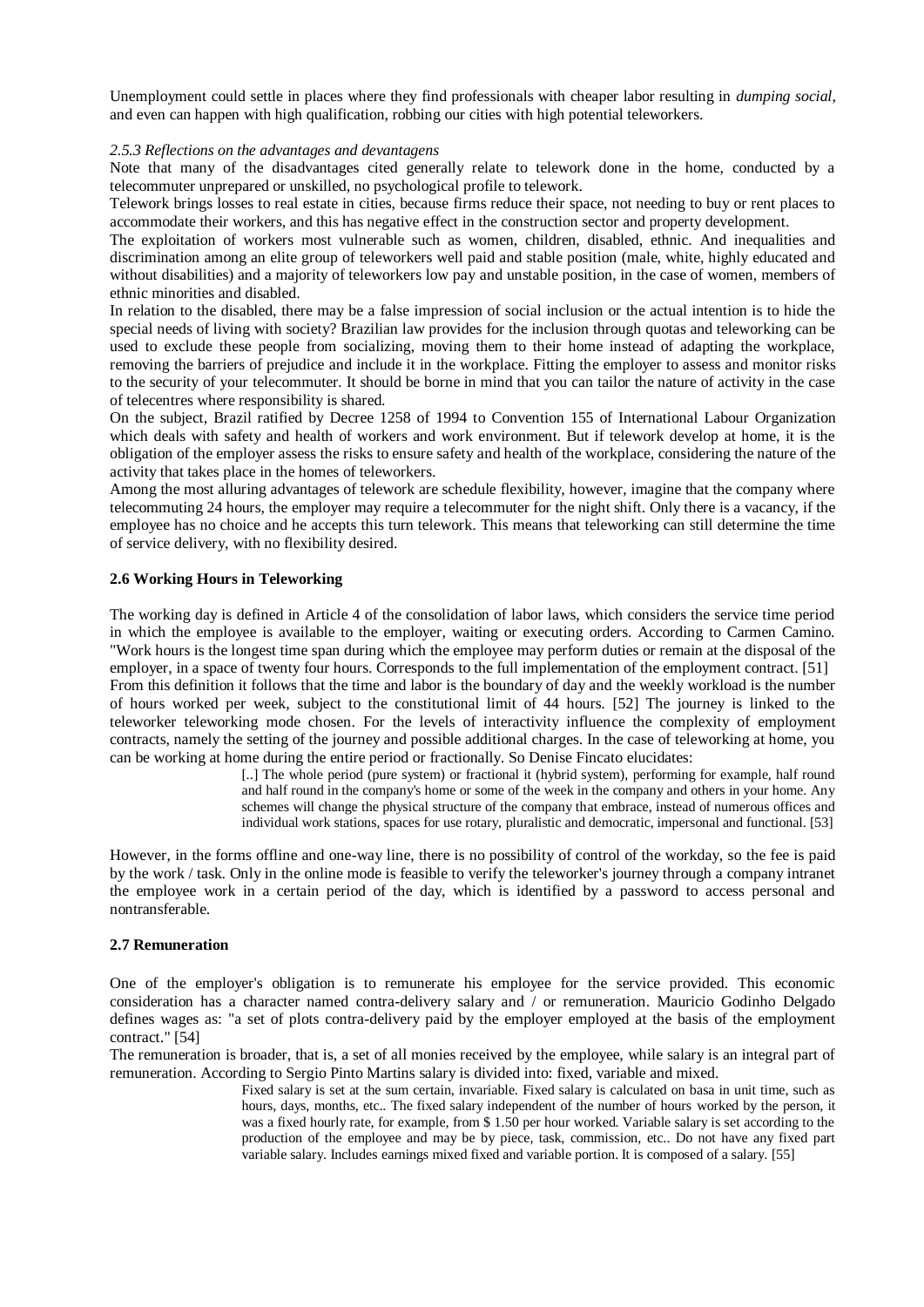Teleworking remuneration is linked to their qualification. The more specialized, qualified the telecommuter, the better conditions to negotiate their conditions of wage work.and teleworking can be per unit time, when the payment is a function of the duration of the service, and does not take into account productivity.

With the help of technology, appropriate software, allow the employer is registered in the computer memory of teleworking the actual time of use. And so it is possible that earnings per unit of time. However, there are activities where it is difficult to set an hourly rate, the yield is on the complexity of the work to be developed. The qualification of the teleworker is directly associated with quality of service. Situations where what matters is not the quantity but the quality of service are called fees per unit of work or for work. It is, in these cases, the work done, completed, independent of time spent. It is understood that this salary is most suitable for telecommuting. As for wages per unit of work, Manuel Martin Pino Estrada:

> Unlike office workers who are normally paid as an hourly wage, teleworkers at home, especially those that handle insurance claims, transcribe dictation recorders automatic send catalogs, etc., are frequently paid on a formula that takes into account their productivity, as translated pages, minutes of conversation, etc.. Thus, the modality wage per unit of work is not only possible in teleworking, but may be frequent. [57]

Soon, with the model of earnings per unit decides how much work the telecommuter will receive salary, because the determinant is the level of productivity to be achieved. A telecommuter unskilled must do more to achieve the same productivity a telecommuter qualified. One must be careful not to extrapolate the times and turn the activity into "teleworking slave."

#### **CONCLUSION**

This thesis sought to understand the Office of teleworking as a new way of working and their analysis in the Brazilian legal system with special focus to the aspect of subordination. Teleworking arises from changes in labor relations, resulting from a globalized market economy and technological advances in the field of computing and communication, bringing greater flexibility in space and time worker.

We tried to also define telework as a kind of service delivery at a distance, not meaning to be working exclusively at home, but labor provided in a decentralized manner can be accomplished in several locations. It is emphasized that the main difference between working at home and how to telework at home is to use technological means for carrying out their work. Telework can be a species of the genus homeworking.

The requirement of the legal relationship of greatest concern in teleworking is the subordination, since the traditional subordination refers to a type of physical subordination, where the worker is present and within reach of the employer.

From the classification of telework verified the relevance of the criterion for determining the rental choice of telecommuting may be: at home in telecentres and satellite centers in telecottage and still nomadic or mobile. However, methods of connection between the teleworker and the company vary according to the level of interaction and can be: off line, one-way line, on line. It was found that there is need for psychological preparation to be a telecommuter, ie specific knowledge to develop the activity, self motivation, self-discipline, flexibility, creativity, physical environment suitable for telework and social contacts to maintain an interaction with people, "real "because not all employees who telework can migrate to and succeed. During the study of telework, extract a number of advantages and disadvantages. After constructing this database, resulting in the appointment of reflexes arising from the counterpoint between advantages and disadvantages.

Moreover, the crisis of subordination, which has now revised its concept, has composed the picture. It analyzes the figure of parassubordination, as the middle ground between self-employment and dependent. The parassubordination doctrine was born in Italy through the employment relationship of a continuous nature, in which workers carry out activities that fall under the organizational needs of borrowers of their services as stipulated in the contract, aiming to collaborate for the purpose of the project, but providing strategic a less directed.

It's felt that teleworking is a subordinate, but different because the peculiarities existing in this kind of work, where the teleworker has some autonomy, but it is still subordinate. The inquiry, in fact, it is in talks on telework parassubordination. When called telecommuting as a work parassubordinated, you lose legal protection because of the lack of regulation, there is no uniformity of which rights belong to the employee parassubordinated.

To further this understanding, without scratching the s principle-based protective labor law means necessary to create specific legislation on telework in order to resolve conflicts arising from it, helping to make this new working relationship in their conflict, with greater accuracy and social justice.

#### References

[\[1\]](http://sn143w.snt143.mail.live.com/mail/RteFrame_15.1.3059.0405.html?pf=pf) MARTINS, Sergio Pinto. *Comentários à CLT.* 11ed. São Paulo: Atlas, 2007 pag 361.

[\[2\]](http://sn143w.snt143.mail.live.com/mail/RteFrame_15.1.3059.0405.html?pf=pf) MAGANO, Octavio Bueno. *ABC do direito do trabalho.* São Paulo: Revista dos Tribunais, 1998, p.18

[<sup>\[3\]</sup>](http://sn143w.snt143.mail.live.com/mail/RteFrame_15.1.3059.0405.html?pf=pf) BRASIL, *Consolidação das Leis Trabalhistas – CLT*. Art. 443 - O contrato individual de trabalho poderá ser acordado tácita ou expressamente, verbalmente ou por escrito e por prazo determinado ou indeterminado.

[<sup>\[4\]</sup>](http://sn143w.snt143.mail.live.com/mail/RteFrame_15.1.3059.0405.html?pf=pf) CAMINO, Carmen. *Direito Individual do Trabalho, Quarta Edição*. Porto Alegre: Síntese, 2004, p. 253